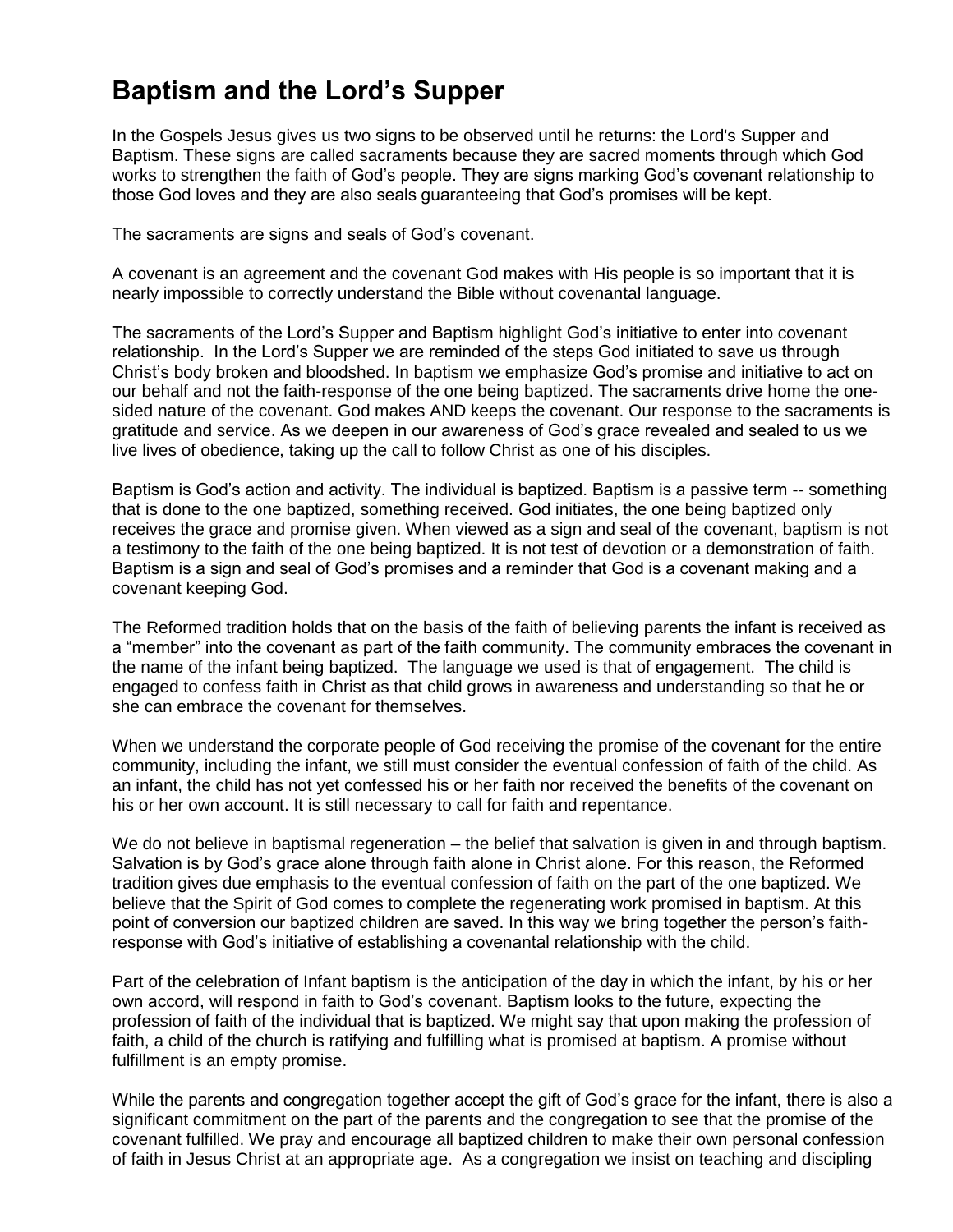our baptized children. We must teach about the importance and the significance of baptism and the covenant that God makes with us. It is imperative that we carefully nurture the baptized to prepare them to receive Jesus by faith.

Often it is asked, "Where in the New Testament are we commanded to baptize children?" While there are many ways to answer this question, it is a wrong question. The Old Testament maintains overwhelming continuity with the New Testament, and continuity ought to be the default assumption. The question should rather be, "Where does the New Testament command us to stop applying the covenant sign to children of believers?" Since we have not been commanded to stop applying the covenant sign to the children of believers we should not stop. (The Old Testament sign was circumcision, the New Testament sign is baptism.)

## **Why should we celebrate the promise of God's covenantal care by baptizing infants?**

- Because the promise exists: It has been made by God.
- Because it is a sign of the covenant that is a reality by God's grace and election.
- Because both the parents and the church are responsible to fulfill the implications of the covenant in the life of the child.
- Because it is the seal marking us with God's promise.
- Because of God's command.
- For the proclamation to all nations of the Gospel of God's love.
- Because in the celebration of infant baptism the parents and the faith community, the Church, commit themselves to participate in God's mission of making disciples.

### **Why emphasize the confession of faith?**

- Because this gives the person baptized as an infant the option to say "yes" or "no"  $-$  to personally respond to God's promise of salvation in Jesus. It is by God's election and through the grace-filled operation of the Holy Spirit that anyone is able to say "yes" to God's covenantal promises.
- Because the child has the duty and right to freely seek the benefits of his or her baptism, and appropriate them to his or her own life.
- Because the grown child now can respond personally to God's covenantal initiative.
- Because the infant, once grown, commits him/herself to God, to the church, and to God's mission to the nations.
- Because the child, the parents, and the congregation in the act of profession of faith, celebrate and give thanks for the fulfillment of a promise made years before in baptism.
- Because the fulfilled promise is sealed in the heart of the child by the Holy Spirit and is sealed in the hearts of the congregation.
- Because public confession of faith in Jesus Christ is commanded by God.

### **What about infant dedication?**

Infant or child dedication is often a tradition in congregations that do not hold strongly to the covenant. We believe that there can be value in the commitments we make to dedicate our children to the Lord and we certainly do not want to discourage this practice. Parents who do not hold to infant baptism are given the option of not baptizing their infant(s); however, a service of public dedication will not be offered as an option. Parents can explore opportunities to dedicate their children by speaking with a pastor or an elder.

### **What about baptizing adult believers?**

While infant baptism has been the primary understanding and practice within the Reformed tradition it has never been at the exclusion of Adult Baptism. We take the command in Matthew 28 to mean that all God's people should be baptized as a sign and a seal of God's covenant promise. For those who grew up outside a faith community this will happen when they make their confession of faith in Jesus.